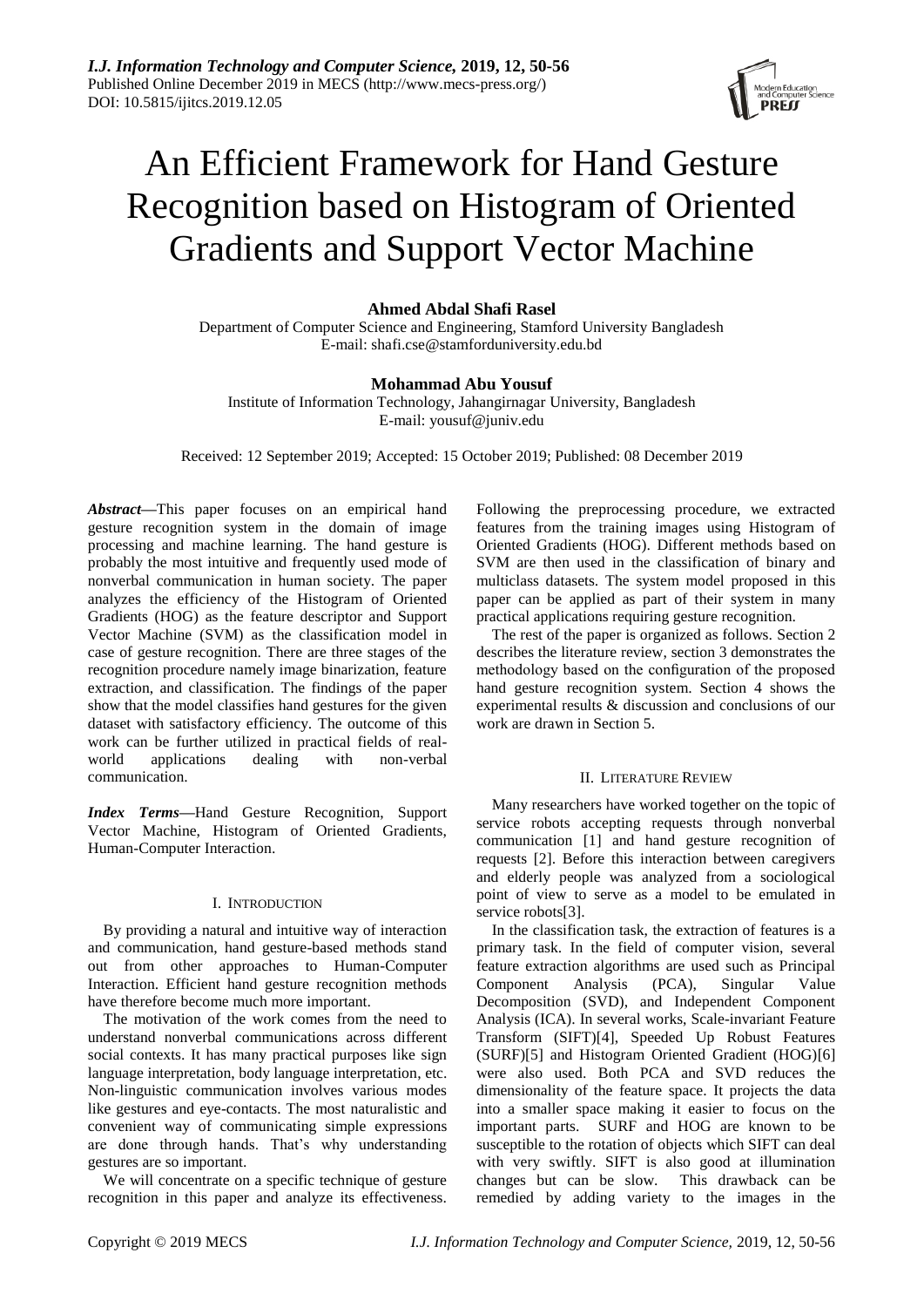database[7]. Different features extraction methods can be further added up to so what the strengths of both can be combined. However, that can also add some complexity concerns.

Support Vector Machine (SVM)[8], Neural Network[9], HMM, fuzzy c-means[10] clustering were used as computer vision classification methods. The technique based on the Neural Network needs big sets of training data[9]. Although it is nice to recognize dynamic gestures[11], HMM is also computationally expensive[12]. Some studies also suggest using fuzzy logic<sup>[13]</sup> and Kalman filtering to recognize gestures<sup>[14]</sup>.

Neural Networks use biologically inspired models to map input data to target classes. Different types of structures and models can be employed based on the problem type. Deep Neural Networks like Convolutional Neural Networks (CNNs) are used in case of computationally intensive tasks. Hidden Markov Model is very useful in case of finding a data sequence that isn't easily visible. HMM is basically a statistical model that is capable of predicting the class labels on a scale of probability. Fuzzy c means clustering provides a mechanism that permits one piece of data to belong to more than one class. Support Vector Machines (SVMs) uses a separating hyperplane to classify between classes. However, when the data is not so linearly separable, we may need to use kernel tricks.

Among many feature extraction methods and classification techniques used in computer vision, some of the methods over-perform other methods with substantial efficiency. We have studies different classes of problems and how are they have been solved in many different works. In our case, we have decided to use the Histogram Oriented Gradient (HOG) as our feature extraction method and Support Vector Machine (SVM) as the classifier for hand gesture identification. The SVM is tuned using Error-Correcting Output Codes (ECOC) which is an ensemble method. We will discuss in more detail the proposed model and how it works in the next chapter.

#### III. METHODOLOGY

The suggested technique of recognition comprises of picture binarization (pre-processing), extraction of features using Histogram of Oriented Gradients (HOG), and classification of gestures using a Support Vector Machine (SVM). The feature extraction using HOG takes into consideration different parameters and how we can modulate the extraction method for better optimization. The SVM can be used for both the binary classification of gestures as well as multiclass classification we will discuss in detail. Fig. 1 illustrates the general flow of the suggested scheme for recognizing hand gestures.



Fig.1. Overall flow of the proposed hand gestures recognition system

#### *A. Image Binarization*

We need pre-processing before extracting characteristics from training dataset pictures. Preprocessing significantly improves picture analysis reliability. We regarded the picture binarization to be the first step forward. The picture is transformed into a binary image from RGB to grayscale. Conversion of a color picture to a grayscale, however, is not unique; the different weighting of color channels effectively reflects the effect of shooting a black and white film on cameras with different color photographic filters.

In our work, the values of the grayscale are calculated by using the equation (1) to form a weighted sum of the components R, G, and B.

$$
Y = 0.2989 * R + 0.5870 * G + 0.1140 * B \tag{1}
$$

Lastly, the grayscale values are transformed to form a binary image. Fig. 2 demonstrates the binarization method. The purpose of this step is to enhance image information that suppresses unwanted distortions or enhances some significant image characteristics for further processing.



Fig.2. Binarization process (a) Original RGB image (b) Grayscale image (c) Binary image

## *B. Feature Extraction Using Histogram of Oriented Gradients*

After preprocessing, we used HOG descriptors to extract features from binary images. HOG is a feature descriptor introduced in 2005 by Navneet Dalal and Bill Triggs[6]. HOG is similar to edge-oriented histograms, scale-invariant feature transform descriptors, and shape contexts, but differs in that it is calculated on a dense grid of uniformly spaced cells and uses overlapping local contrast normalization to improve accuracy. HOG works on cells that make geometric and photometric transformations invariant. This provides a benefit to the HOG descriptor over the other descriptors except for the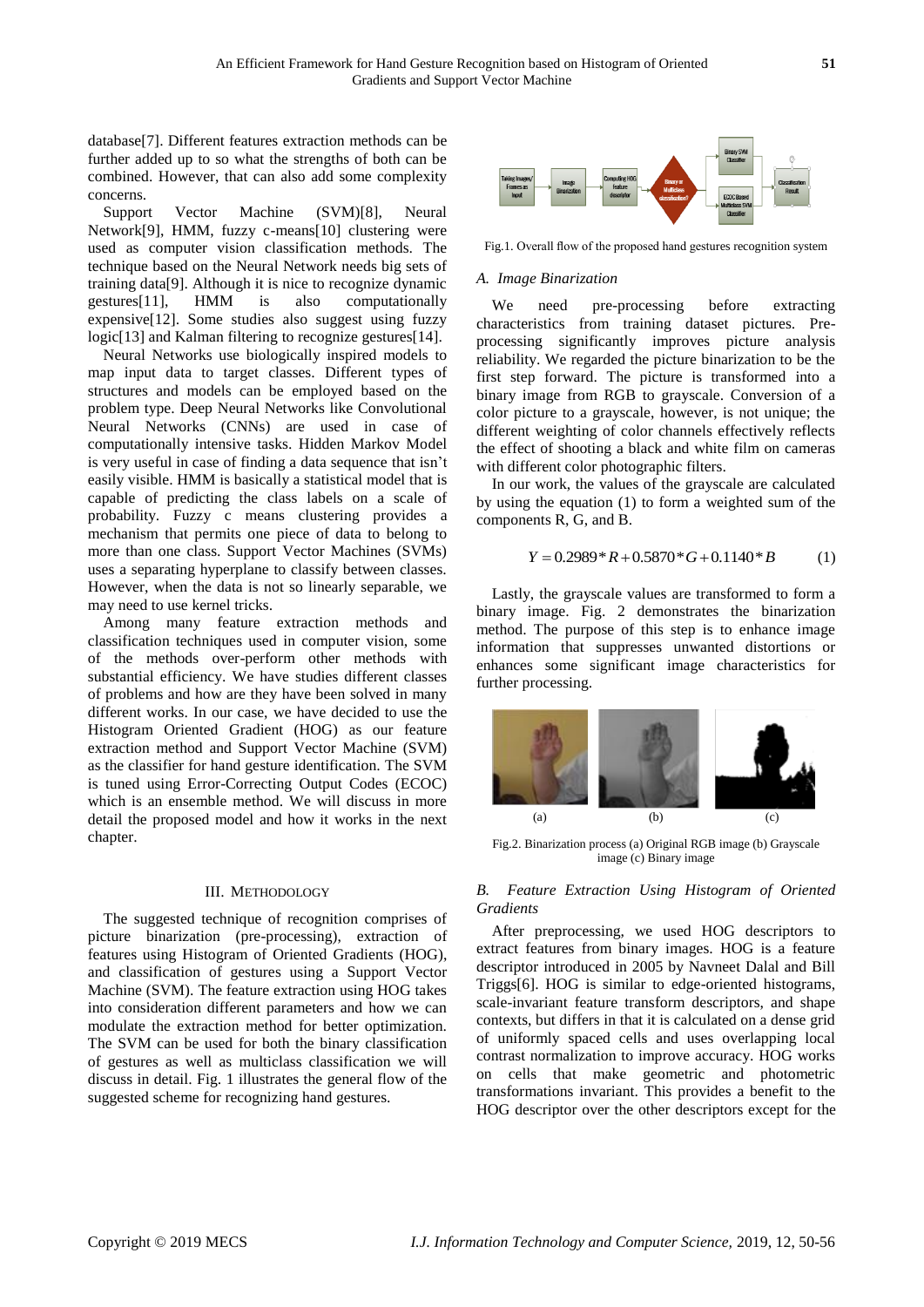rotation of objects. However, by enhancing the training dataset by including information from different

orientations, the orientation issue can be overcome. Fig. 3 shows the process of extraction of the HOG function.



Fig.3. HOG feature extraction procedure

The steps in calculating HOG feature representation for an image are as follows:

#### *1. Gradient computation of the input image*

The calculation's first stage is the calculation of gradient values. Applying the 1-D focused, point discrete derivative mask in one or both horizontal and vertical directions is the most prevalent technique. This method specifically requires filtering the image's color or intensity information using the following filter kernels:  $[-1,0,1]$  and  $[-1,0,1]$  T.

#### *2. Weighted Vote into spatial and orientation cells*

Creating cell histograms is the second step in the calculation. Each pixel in the cell casts a weighted vote based on the values discovered in the gradient computation for an orientation-based histogram channel. The cells can be either rectangular or radial in form and the histogram channels are distributed uniformly over 0 to 180 degrees or0 to 360 degrees depending on whether the gradient is "unsigned" or "signed." As for the weight of the ballot, the contribution of pixels can either be the magnitude of the gradient itself, or some magnitude function. We merely used the magnitude of the gradient.

It is therefore essential to ensure the proper quantity of data about the item is encoded by the HOG feature vector. By varying the parameter of the HOG cell size and visualizing the outcome, we can see the impact of the cell size parameter on the quantity of shape data encoded in the feature vector as shown in Fig. 4.

The visualization in Figure 4.4 demonstrates that a cell size of  $[1\ 1]$  does not encode much data about the form, whereas a cell size of [4 4] encodes a lot of data about the form but considerably improves the dimensionality of the HOG feature vector. A good compromise is the size of a cell 2-by-2. This size setting encodes enough spatial data to visually define a digit shape while restricting the number of measurements in the vector of the HOG function, which helps accelerate instruction.

#### *3. Block formation*

The gradient strengths must be locally normalized to account for modifications in illumination and contrast, which involves grouping the cells together into bigger, spatially linked blocks. The HOG descriptor is the concatenated vector from all the block areas of the parts of the normalized cell histograms. Each cell contributes to the final feature vector.



Fig.4. HOG feature visualization along with cell size for a training image in dataset 1

There are rectangular R-HOG blocks and circular C-HOG blocks in two primary block geometries. The C-HOG and R-HOG perform almost identically. In our case, R-HOG has been used.

#### *4. Contrast Normalization*

Different normalization techniques are there. However, the basic technique remains the same. Let the nonnormalized vector comprising all the histograms in a specified block be k  $\neg$ -norm for k = 1,2 and e a little constant. Then it is possible to calculate the normalization factor by the equation (2):

$$
L1-sqrt: f = \sqrt{\frac{v}{\|v\|_{k} + e}}
$$
 (2)

Contrast Normalization makes it more amenable for the features extracted to be processed by the classifier. After, contrast normalization the feature vector is prepared to be fed into the classifier.

This is how descriptors of the HOG function are extracted from a particular picture. To train the Support Vector Machine (SVM), we extracted HOG features from all the images from the training dataset.

#### *C. Classifying Gestures using Support Vector Machine*

The Support Vector Machine (SVM) is developed using a training data function vector information. Then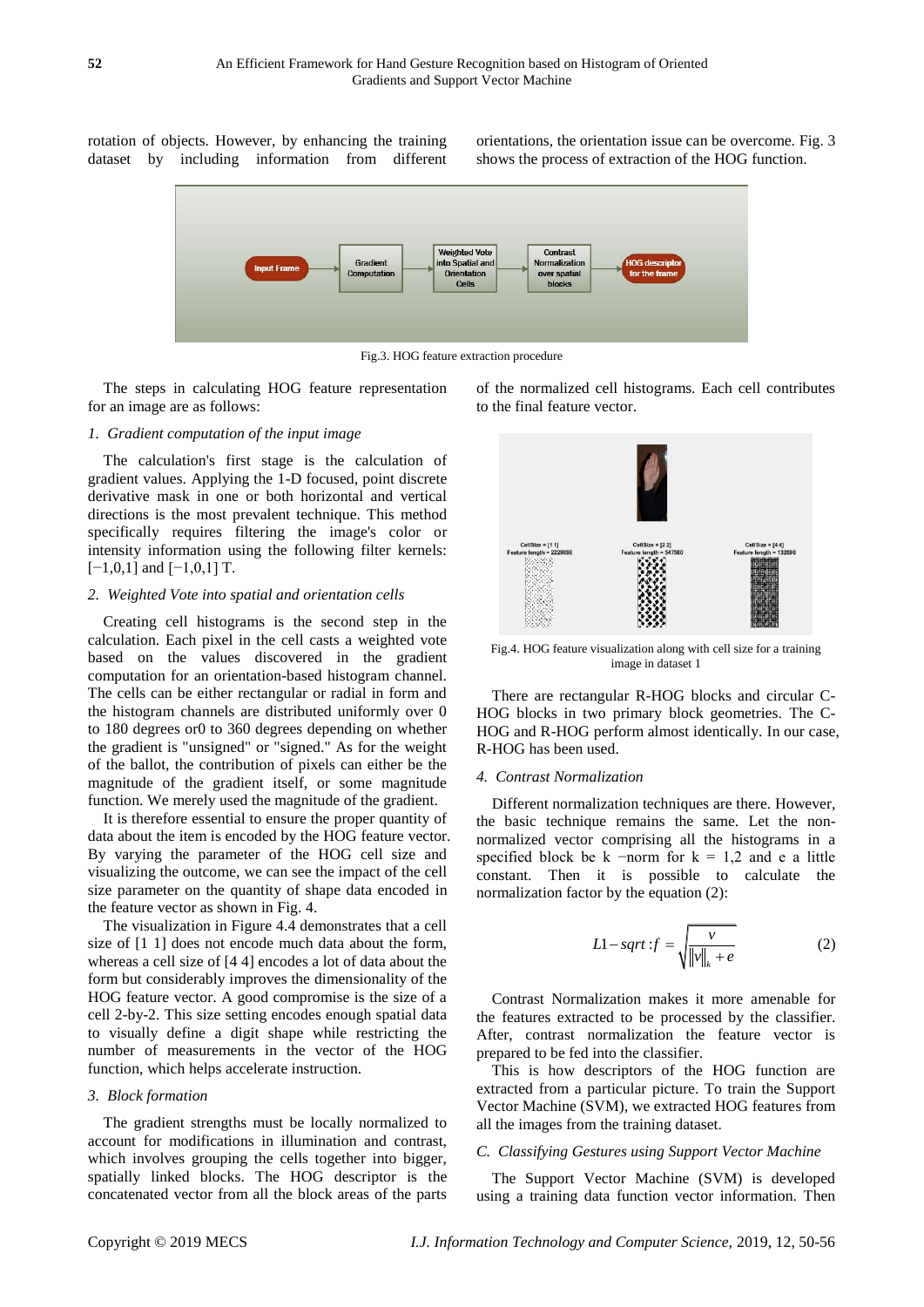pictures from the test dataset will be placed in the forecast classifier. Two different datasets were used in this job to analyze our system model's efficiency. In the first situation, only two feasible classes need to be identified. So we need only binary classification using SVM in this situation. In the second scenario, multi-class SVM based on ECOC was used to classify various kinds of pictures.

The binary classification algorithm for SVM is searching for an ideal hyperplane separating the information into two groups. The optimal SVM hyperplane is the one with the greatest margin between the two classes. Margin implies the maximum slab width parallel to the hyperplane that does not have any internal information points. The support vectors are the nearest information points to the separating hyperplane; these points are on the slab's border.

Since most practical applications involve multi-class classification, scientists have suggested a number of techniques for generating multi-class SVMs from binary SVMs. One vs. one, one vs. remainder, Directed Acyclic Graph (DAG), and multi-class methods based on Error Corrected Output Coding (ECOC) generate many binary classifiers and combine their outcomes to determine a sample pixel's class label.

A classification problem of the K-class is converted into two-class N problems in ECOC. First, a matrix of K\*N binary coding is necessary.

Table 1. An ECOC Matrix

|              | <b>Code Word</b> |          |  |  |  |              |  |
|--------------|------------------|----------|--|--|--|--------------|--|
| <b>Class</b> |                  |          |  |  |  | .16          |  |
| Co           | $\Omega$         | $\Omega$ |  |  |  | $\mathbf{I}$ |  |
| C1           |                  |          |  |  |  | u            |  |
| C2           |                  |          |  |  |  |              |  |
| С3           |                  |          |  |  |  |              |  |

By training N binary classifiers, ECOC combined with the SVM approach works to distinguish between different classes of K. According to a binary matrix M, each class is given a codeword length N. Each M row corresponds to a specific class. For  $K=4$  classes and  $N=$ 7-bit code words, Table 1 demonstrates an instance. Each class has a matrix row. To train a separate binary classifier, each column is used. The output codeword of the N classifiers is compared with the given K code words when testing an unseen example, and the one with the minimum hamming distance is considered the test data class label.

Binary SVM classifiers are used in this work to recognize gestures and non-gestures, and ECOC SVM classifiers are used to classify among multiple classes.

## IV. EXPERIMENTAL RESULTS AND DISCUSSION

In this section, we discuss the result and the efficiency of our system model in classifying hand gestures correctly. For hand gesture recognition, we have used the dataset created by M. Kawulok, J. Kawulok, and J. Nalepa [15,16,17]. We have simulated the efficiency of this system model for two different problems namely the recognition of hand gestures as a form of request and recognition of the number of fingers from the gestures.



Fig.5. Sample Images from dataset 1

For the first problem, we have created a database containing two sets of the image. One is for training purposes and the other for testing purposes. Fig. 5 shows some random images from the data set 1.

Dataset 1 contains two classes of data namely images of gestures and images of non-gestures. The gesture in this dataset is defined as a signal of request using hands whether left or right. Non-gestures are images that have in them the position of palm or, wrist in a manner that doesn't necessarily mean request. For classification purposes, the dataset is divided into training and testing part. We used 80% of the data for training and the rest for testing.

In the second problem, we considered the recognition of a number of fingers using hand gestures. Fig. 6 illustrates the numbers as indicated by the fingers. We have created five classes of data for extracting features and creating the classifier. The five classes are namely gestures with one to five-pointed fingers. And, the dataset is split into training and testing set.



Fig.6. Sample Images from dataset 2

## *A. Performance Evaluation on Data Set 1*

In this step, we assessed the performance of our model on data set 1. First, the images are pre-processed in the training data set. Then we used HOG to extract feature vector data from the training image data which was then fed into the SVM binary classifier which we have described in the previous chapter.



Fig.7. Gesture Recognition on a test image from dataset 1 (a) Original RGB image (b) Grayscale image (c) Binary image (d) HOG feature descriptor on the image (e) Gesture Detection

Table 2. Confusion Matrix for Data Set 1

|                    | <b>Gesture</b> | <b>Non-Gesture</b> |  |
|--------------------|----------------|--------------------|--|
| <b>Gesture</b>     | 95%            | 5%                 |  |
| <b>Non-Gesture</b> | $0\%$          | 100%               |  |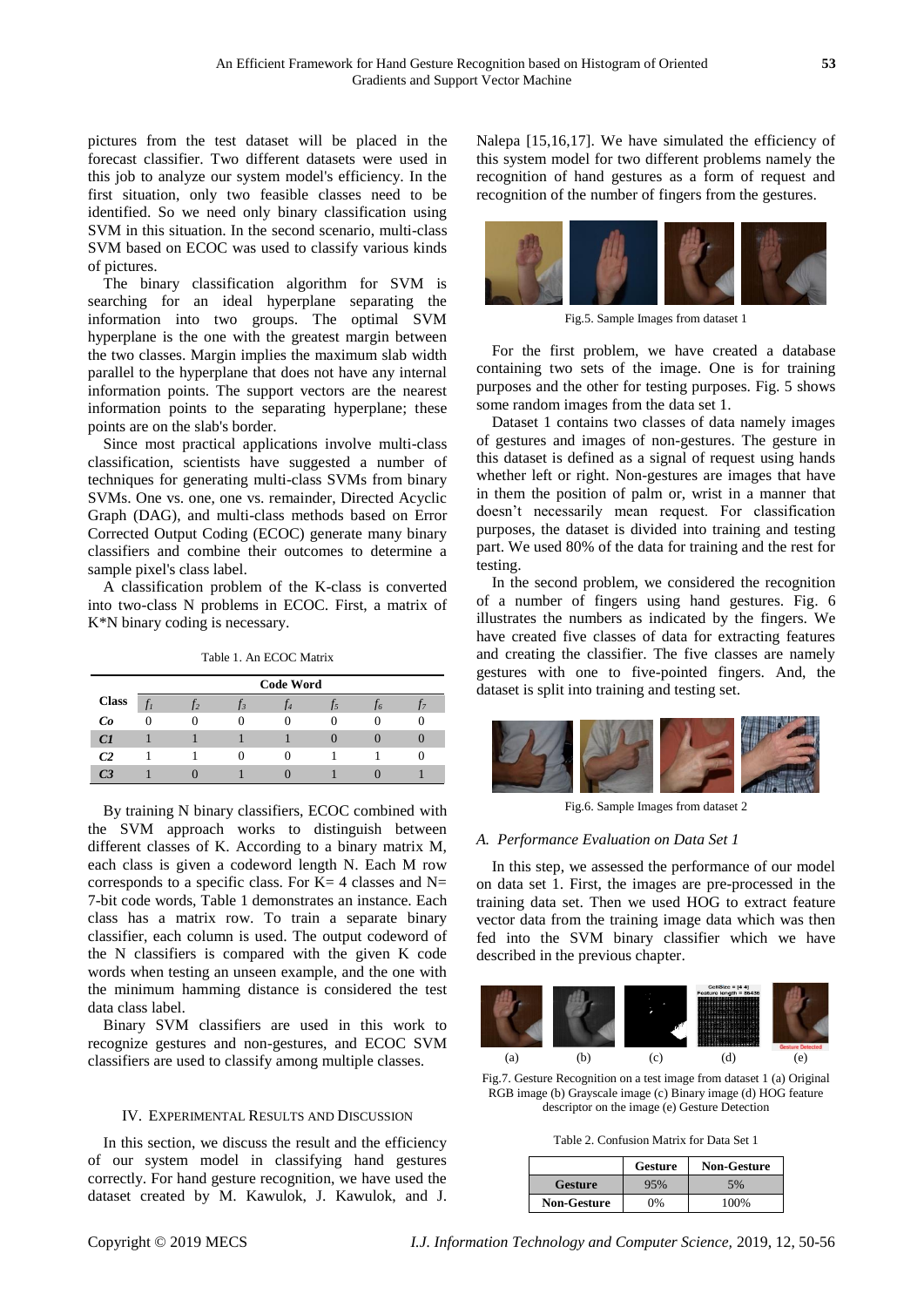Fig. 7 demonstrates the step by step procedure in recognizing hand gestures using the system model. The confusion matrix in Table 2. shows the accuracy of the classifier when tested with the test dataset images.

Since the training and testing dataset is properly balanced, we are only showing the percentage rather than instances in the Confusion Matrix in Table 2. As shown in Table 2. the system accurately classifies an image to be a gesture in 95% of the cases when it is actually a gesture and with perfection, in case it is not a gesture. The accuracy here is 97.5%.

## *B. Performance Evaluation on Data Set 2*

Then, we evaluated the efficiency of our model on data set 2 which identifies the number of pointed fingers from a given image. The dataset contains images showing numbers from one to five using a finger in different orientations. The steps of execution are the same as before. However, we used an ECOC based multiclass classifier in this case. Fig. 8 shows the step by step procedure of recognizing the number of fingers on a hand through hand gesture. The simulation results are shown in Fig. 9.



Fig.8. Finger Number Recognition on a test image from dataset 2 (a) Original RGB image (b) Grayscale image (c) Binary image (d) HOG feature descriptor on the image (e) Number of fingers detected.



Fig.9. Detection of Fingers in Dataset 2

|                     | <b>One Finger</b> | <b>Two Finger</b> | <b>Three Finger</b> | <b>Four Finger</b> | <b>Five Finger</b> |
|---------------------|-------------------|-------------------|---------------------|--------------------|--------------------|
| <b>One Finger</b>   | 97%               | 0%                | 0%                  | 0%                 | 3%                 |
| <b>Two Finger</b>   | 0%                | 99%               | 1%                  | 0%                 | 0%                 |
| <b>Three Finger</b> | 0%                | 4%                | 96%                 | 0%                 | 0%                 |
| <b>Four Finger</b>  | 0%                | 0%                | 1%                  | 99%                | 0%                 |
| <b>Five Finger</b>  | 4%                | 0%                | 0%                  | 0%                 | 96%                |

Table 3. Confusion Matrix for Data Set 2

The confusion matrix in Table 3. shows the eciency of the multi-class classifier on test data from dataset 2. The overall accuracy of the system model using the multiclass classifier is 97.4%.

For, overall performance measurement we will evaluate four measures of efficiency for the model accuracy, precision, recall, and F1 score. The equation  $(3),(4),(5),(6)$  shows how they are calculated.

$$
accuracy = \frac{TP + TN}{TP + FP + TN + FN}
$$
 (3)

$$
precision = \frac{TP}{TP + FP}
$$
 (4)

$$
recall = \frac{TP}{TP + FN} \tag{5}
$$

$$
F1-score = \frac{2*(recall * precision)}{recall + precision}
$$
 (6)

Here, TP stands for True Positive, FP for False Positive, TN for True Negative and, FN for False Negative.

Accuracy shows the total correct classification rate. The precision shows the ratio between correct positive class prediction and, the total positive class prediction. The recall shows how many are correctly classified among all the positively classified cases. The F1 score is a measure of the weighted average of precision and recall. Table 4. shows the precision, recall, and F1 values.

|                                                 | <b>Precision</b> | Recall    | <b>F1 Value</b> |
|-------------------------------------------------|------------------|-----------|-----------------|
| <b>Binary Classification on Dataset No. 1</b>   | 95%              | $100\%$   | $97.43\%$       |
| For Class 1 in Multiclass Classification        | $97\%$           | 88.18%    | $92.37\%$       |
| For Class 2 in Multiclass Classification        | 99%              | 96.11%    | 97.53%          |
| For Class 3 in Multiclass Classification        | 96%              | 97.95%    | 96.96%          |
| <b>For Class 4 in Multiclass Classification</b> | 99%              | $100\%$   | 99.49%          |
| For Class 5 in Multiclass Classification        | 96%              | $96.96\%$ | $96.47\%$       |

Table 4. Accuracy, Precision, Recall, F1 Value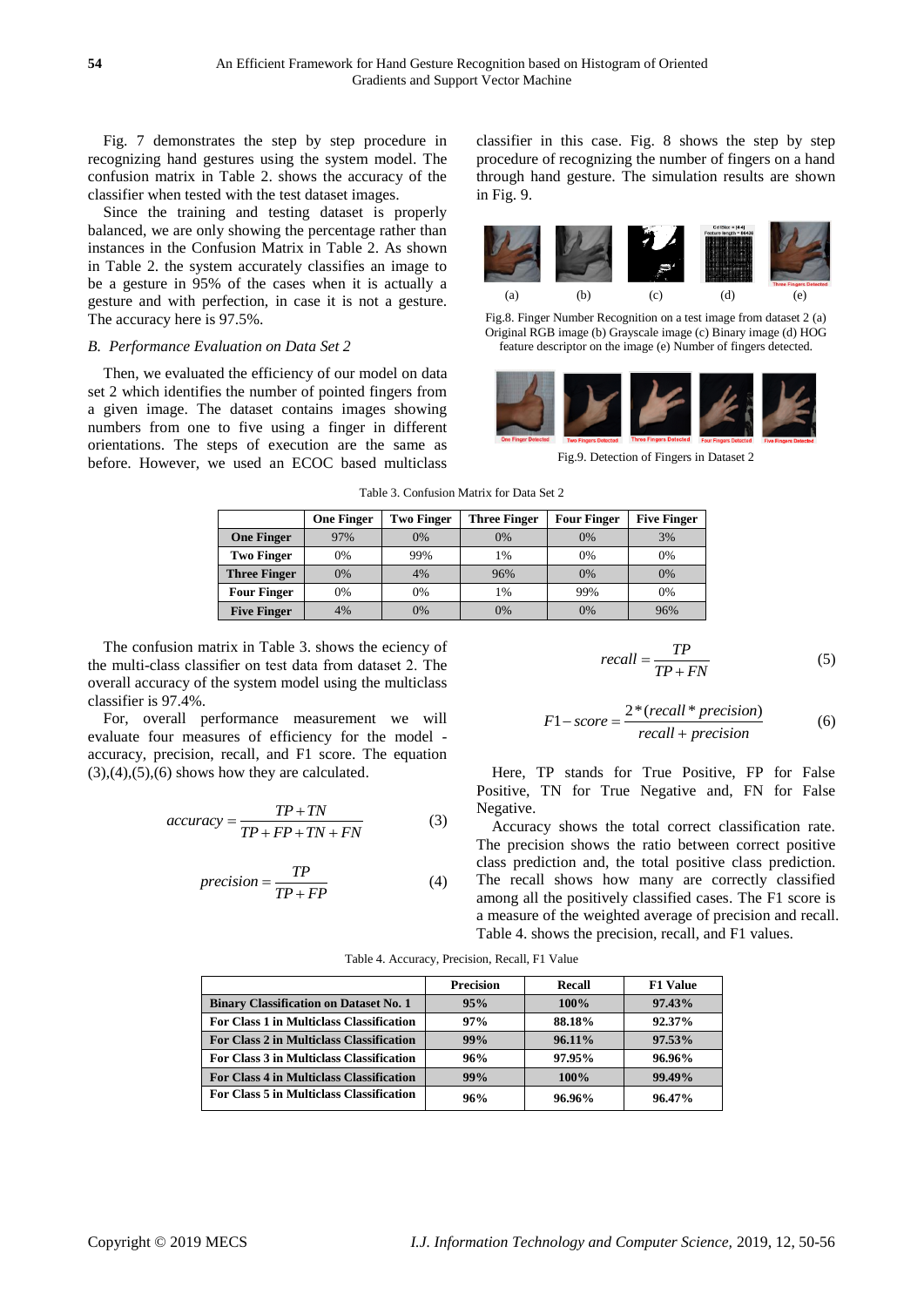From the confusion matrix, it is evident that the proposed method is highly efficient and can meet the real-time application requirements.

## V. CONCLUSION

This paper outlines an empirical approach to hand gesture recognition. The system model presents a simple yet powerful and suitable method that can detect and recognize hand gestures by combining HOG based feature extraction method and SVM based classification. The work presented here provides a groundwork which can be utilized in real-life applications. The simplicity of the model provides support for lite-applications. We can further extend the work to include more nonverbal communication modes, eye-contacts, understanding the meaning of gesture signals in a cross-culture context, etc.

#### ACKNOWLEDGMENT

I would like to express my gratitude to the Ministry of ICT, Government of Bangladesh for providing me with a fellowship during my research period.

#### **REFERENCES**

- [1] Cho, Mi-Young, and Young-Sook Jeong. "Human gesture recognition performance evaluation for service robots." 2017 19th International Conference on Advanced Communication Technology (ICACT). IEEE, 2017.
- [2] Rahman, Md Abdur, and M. Shamim Hossain. "A gesture-based smart home-oriented health monitoring service for people with physical impairments." International Conference on Smart Homes and Health Telematics. Springer, Cham, 2016.
- [3] Yang, Geng, et al. "A Novel Gesture Recognition System for Intelligent Interaction with a Nursing-Care Assistant Robot." Applied Sciences 8.12 (2018): 2349.
- [4] Azeem, A., et al. "Hexagonal scale invariant feature transform (H-SIFT) for facial feature extraction." Journal of applied research and technology 13.3 (2015): 402-408.
- [5] Kashif, Muhammad, et al. "Feature description with SIFT, SURF, BRIEF, BRISK, or FREAK? A general question answered for bone age assessment." Computers in biology and medicine 68 (2016): 67-75.
- [6] Dalal, N.; Triggs, B., "Histograms of oriented gradients for human detection," Computer Vision and Pattern Recognition, 2005. CVPR 2005. IEEE Computer Society Conference on, vol.1, no., pp.886,893 vol. 1, 25-25 June 2005
- [7] Prasuhn, L.; Oyamada, Y.; Mochizuki, Y.; Ishikawa, H., "A HOG-based hand gesture recognition system on a mobile device," Image Processing (ICIP), 2014 IEEE International Conference on, vol., no., pp.3973,3977, 27- 30 Oct. 2014
- [8] Tavakoli, Mahmoud, et al. "Robust hand gesture recognition with a double channel surface EMG wearable armband and SVM classifier." Biomedical Signal Processing and Control 46 (2018): 121-130.
- [9] Tsironi, Eleni, et al. "An analysis of convolutional long short-term memory recurrent neural networks for gesture recognition." Neurocomputing 268 (2017): 76-86.
- [10] Maharani, Devira Anggi, Hanif Fakhrurroja, and Carmadi Machbub. "Hand gesture recognition using k-means clustering and support vector machine." 2018 IEEE

Symposium on Computer Applications & Industrial Electronics (ISCAIE). IEEE, 2018.

- [11] Kumar, Pradeep, et al. "Coupled HMM-based multisensor data fusion for sign language recognition." Pattern Recognition Letters 86 (2017): 1-8.
- [12] Raheja, J. L., et al. "Robust gesture recognition using Kinect: A comparison between DTW and HMM." Optik 126.11-12 (2015): 1098-1104.
- [13] Beke, Aykut, Ahmet Arda Yuceler, and Tufan Kumbasar. "A rule based fuzzy gesture recognition system to interact with Sphero 2.0 using a smart phone." 2017 International Artificial Intelligence and Data Processing Symposium (IDAP). IEEE, 2017.
- [14] Hongyi Liu, Lihui Wang, "Gesture recognition for human-robot collaboration: A review",International Journal of Industrial Ergonomics,Volume 68,2018,, Pages 355-367, ISSN 0169-8141
- [15] Michal Kawulok, Jolanta Kawulok, and Jakub Nalepa. 2014, "Spatial-based skin detection using discriminative skin-presence features", Pattern Recogn. Lett. 41, C (May 2014), 3-13.
- [16] Michal Kawulok, Jolanta Kawulok, and Jakub Nalepa. 2014, "Self-adaptive algorithm for segmenting skin regions", EURASIP Journal on Advances in Signal Processing2014.
- [17] Michal Kawulok, Jolanta Kawulok, and Jakub Nalepa. 2014, "Wrist Localization in Color Images for Hand Gesture Recognition", Volume 242 of the series Advances in Intelligent Systems and Computing pp 79-86

## **Authors' Profiles**



**Ahmed Abdal Shafi Rasel** was born on the 23<sup>rd</sup> of October, 1993 in Bangladesh. He has earned his B.Sc. in Information Technology from the Institute of Information Technology from Jahangirnagar University Bangladesh in 2014. He completed his M.Sc. from the same institute in 2016.

He is currently employed as a faculty at the Department of Computer Science and Engineering, Stamford University Bangladesh.

Mr. Rasel has got Fellowship from the Ministry of ICT, Bangladesh for his research work during his M.Sc. degree completion.

His primary field of research is Machine Learning and Image Processing.



**Mohammad Abu Yousuf** was born on 1<sup>st</sup> January 1978 in Bangladesh. He completed his B.Sc. from Shahajalal University of Science and Technology, Bangladesh in 1999. Then he earned his M.Sc. degree Kyung Hee University, South Korea specializing in Biomedical Engineering in 2009. Then he acquired his Ph.D. from Saitama University, Japan in 2013.

He is currently working as an Associate Professor at the Institute of Information Technology, Jahangirnagar University.

Dr. Yousuf is a member of the IEEE Computer Society. He has got more than thirty scientific publications in the field of Image Processing, Computer Vision and Pattern Recognition. He has received the Japanese Government Fellowship for the